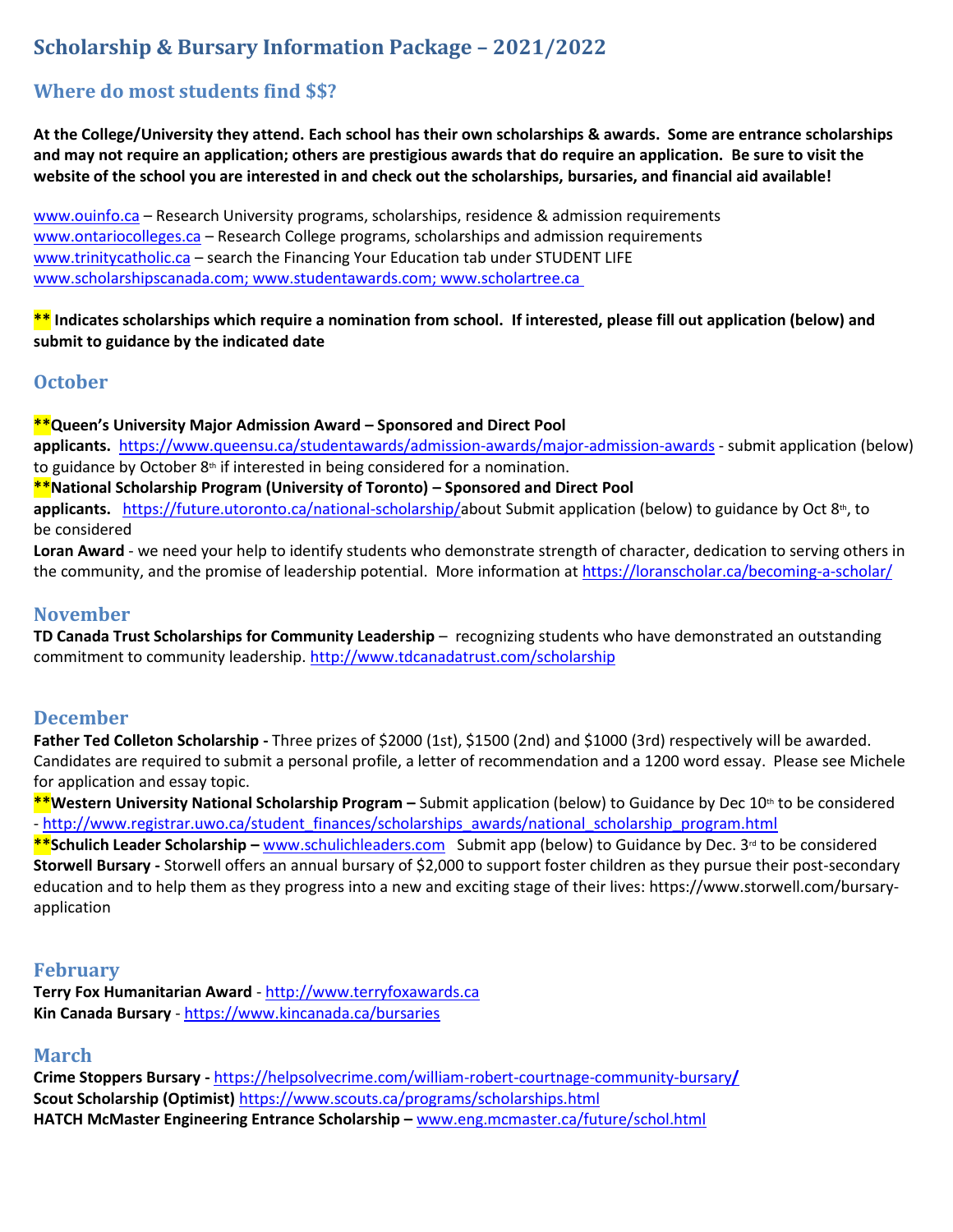## **April**

Father Paul McGill – Essay – Due April 1<sup>st</sup>. Value \$300. Essay Topic: How might Religion/ Spirituality be used to promote peace in the contemporary world. See Mrs. Burnie is Guidance for handout.

Lieutenant Governor's Community Volunteer Award –highest #of hours submitted by October 31<sup>st</sup>are selected as nominees **Petroleum Services Association of Canada** - [http://www.psac.ca/?s=scholarship](https://www.kincanada.ca/bursaries?s=scholarship)

**Aird Scholarship –** <http://www.canadian-universities.net/Scholarships/A/Aird-Scholarship.html>

**Simcoe and District Labour Council – 519.426.6028**

**Aberdeen Health & Community Services (Pharmacy) and (Nursing) –** available in guidance

**Libro Credit Union** – [www.libro.ca/studentawards](http://www.vittoria.on.ca/scholarship.htm) Demonstrated commitment to their community through leadership and volunteer activities.

**\*\*Kilpatrick Scholarship** - Norfolk students furthering their studies in a business related programs. Submit application (below) to guidance by April 13<sup>th</sup> to be considered

**Ontario Hockey Federation –** [http://www.ohf.on.ca/](https://yconic.com/) … AWARDS

**OFSSA Alumni Scholarship -** <http://www.ofsaa.on.ca/programs/scholarships/ofsaa-alumni>

**Ontario Provincial Police Youth Foundation** – [https://www.lesapollos.ca/bourses/OPP\\_Youth\\_Foundation.pdf](https://www.scouts.ca/programs/scholarships.html)

**\*\*Wanda and Scott Salverda Memorial Scholarship** – [http://www.wandaandscottmemorial.ca](http://www.wandaandscottmemorial.ca/) Submit application (below) to guidance by April 13th to be considered

**Chelsea Addison Memorial Bursary** – entering field of study that involves mental health, or student who has suffered from a mental health challenge themselves. Due April 26<sup>th</sup>. Submit application (below) to guidance.

**\*\*Gerrit Gubbels Memorial Scholarship** – Due April 26th. Submit application (below) to guidance.

**Smitiuch Injury Law Scholarship –** applications available in guidance

**Norfolk District Women's Institute – Leadership Award – \$500 award. Deadline April 30<sup>th</sup>. Student must have shown** LEADERSHIP in the school or communication – complete a 500 word essay and submit three letters of recommendation. Full application in Guidance.

**Soroptimist International of Grand Erie –** \$250 awarded to female students whose volunteer work has benefitted the community. Application found out a[t http://www.soroptimistgranderie.ca/](http://www.libro.ca/studentawards)

### **May**

FirstOntario Credit Union - \$1000 each. Due May 6<sup>th</sup>. Visit FirstOntario.com/YourFuture to apply. Academic average of 70% or higher, strong leadership qualities, and active community volunteerism.

**Gordan Watts Scholarship -** \$1000.00. Due May 15th. A graduating secondary student who is planning to enroll in an arts program - including visual arts, fine arts, graphics, art history, film, photography, animation, web design etc. at a recognized post-secondary

**institution.-** <https://www.simcoerotaryclub.com/306/Page/Show?ClassCode=Page&Slug=dr.-gordon-c.-watts-scholarship> Norfolk Historical Society (History) – \$750. Deadline: May 20<sup>th</sup>. Awarded to a Norfolk County secondary school graduate who is pursuing a post-secondary program in the social sciences or a history-related discipline. The award is granted to a student with an overall Grade 12 average of 75% or higher who is in financial need: <https://www.norfolkhistoricalsociety.ca/> **Knights of Columbus Bursary -** [https://ontariokofc.ca/programs/faith-in-action/community/bursary/](https://www.lesapollos.ca/bourses/OPP_Youth_Foundation.pdf)

**Federation of Portuguese Canadian Business and Professionals** – <http://www.fpcbp.com/> .

**Norfolk Federation of Agriculture** – Attending a post-secondary program in an agricultural-related field. Application available in Guidance. Due May 20<sup>th</sup>. Total \$750.

April Maxwell Memorial Bursary – deadline May 19<sup>th</sup>. \$1,000 bursary for Norfolk students furthering their studies in a Visual Arts Program. See guidance board for more information.

**\*\*Father Fogarty Catholic Award (CEFO)** – Submit application (below) to guidance by May 1<sup>st</sup> to be considered **Water Environment Association of Ontario -** [https://www.weao.org/kelman\\_scholarship\\_program](https://www.weao.org/kelman_scholarship_program) - Kelman Scholarship **D.O.T.S. Bursary Scholarship –** Norfolk student pursuing a career in the textile industry – see guidance for application **Richard Walker Memorial Scholarship Application** – application available in guidance.

**Leighton & Betty Brown Conservation Scholarship – –** [http://www.lprca.on.ca](http://www.schulichleaders.com/) 519.428.4623

**Ontario Justice Education Network Bursary** - Students who are pursuing careers/ programs in the area of justice / law. Bursaries range from \$500 - \$1000. <http://bit.ly/OJENBursaries>

### **June**

**Jeff Scott Memorial Bursary –** a \$1500. Bursary**.** Candidates must reside in Norfolk County and be enrolled in (or accepted to) a post-secondary educational program of at least two years duration in an Allied Health and Medical area, for example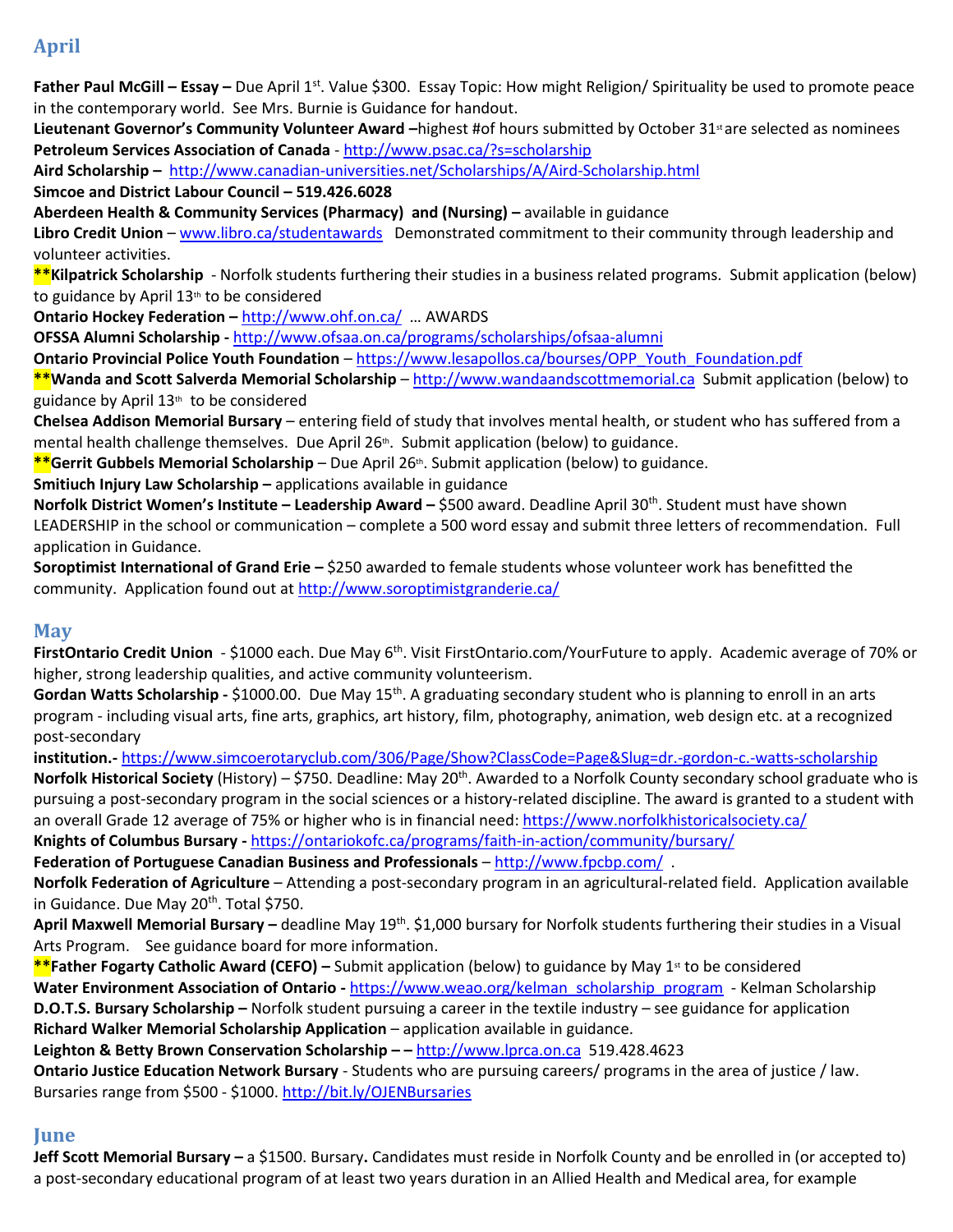Kinesiology, Physical Therapy, Chiropractic, Nursing, Massage Therapy, Respiratory Therapy, Dentistry or Dental Hygienist; Pharmacy, Optometry or Ophthalmology and the wider practice of Medicine, including medical diagnostic technology. Visit: [https://www.simcoerotaryclub.com/page/tjsmbftma\\_2022](https://www.simcoerotaryclub.com/page/tjsmbftma_2022) for application.

**Norfolk Soil & Crop Improvement Association Scholarship** –Two \$500 scholarships will be awarded to students entering first year of full-time, undergraduate study in university or college in Agriculture or Environment related field – applications available in guidance.

**Delhi & District Chamber of Commerce** – A \$1000.00 scholarship for a student pursuing an apprenticeship or related trades program. Must live in the boundaries of Delhi & District. Application in Guidance.

**Ralph Bradley Memorial Scholarship – (agriculture/water management)** – [https://notl.civicweb.net/document/13710](http://www.soroptimistgranderie.ca/) **The OTIP Bursary program** - [https://www.otip.com/bursary](http://www.ohf.on.ca/)

### **July**

**Simcoe Firefighters Association – Dedication Scholarship:** 2 X \$1000 scholarships. Deadline July 1<sup>st</sup>. Recognizing students who are well-rounded and have a combination of educational achievement, extracurricular activities and involvement in their community. Full applications available in Guidance.

**Johnson Insurance Scholarship Program** - <https://www.johnson.ca/scholarship>

**The Vittoria & District Foundation Scholarship Program** – a \$2,500 bursary for graduates who are residents of Vittoria & District. Pick up application from Michele in Guidance. Deadline: July 15<sup>th</sup>, 2022.

## **Queen's University Major Admission Award– for SPONSORED applicants**

[https://www.queensu.ca/studentawards/admission-awards/major-admission-awards](https://ontariokofc.ca/programs/faith-in-action/community/bursary/)

### **Description of Award:**

Students who demonstrate superior academic ability (cumulative average of 90% (or equivalent) or greater throughout high school), original and creative thinking, involvement in school or community activities, and proven leadership qualities may apply for a major admission award. Financial need is also a consideration for some of our major admission awards.

**Holy Trinity can nominateONE student for the Queen's University CHANCELLOR scholarship.**

**If you would like to be considered for this prestigious award, please submit a ONE PAGE summary to Guidance ON or BEFORE October 8 th, 2021. This ONE PAGE summary will highlight how you best meet the criteria (description) for this prestigious award. There are a number of Major Scholarships from Queen's university that do NOT require a school nomination. Be sure to** 

**check out the link above to see if you qualify. Remember the deadline is DEC 8 th 2021**

**Application: Due to guidance by October 8 th, 2021 Please complete a 1-page summary outlining how you meet the criteria as highlighted above.**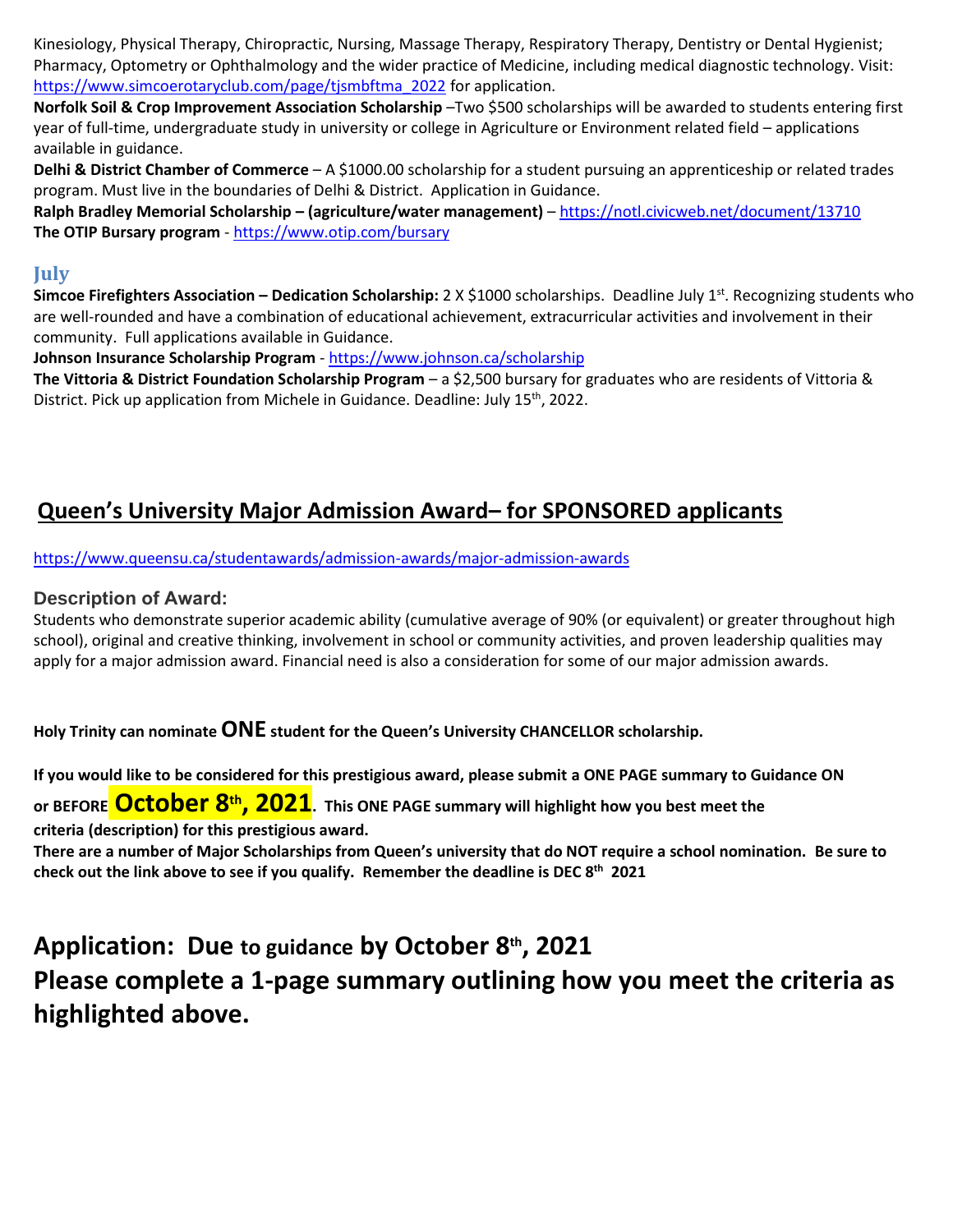## **National Scholarship Program (University of Toronto) Book Award – for SPONSORED applicants**

### **Description of Award:**

The University of Toronto National Book Award Program recognizes and rewards the very best Canadian secondary school students, regardless of which university those students choose to attend. These are students **who demonstrate superior academic performance, original and creative thought, and exceptional achievement in a broad context. They excel in academic pursuits, demonstrate enthusiasm for intellectual exploration and have a strong involvement in the lives of their schools and communities**. It is not necessary that the student intend to apply for admission to the University of Toronto.

Award recipients receive a National Book Award recognizing their achievements, and as a symbol of their academic potential. It is a non-monetary award. The book will be presented to the student at their secondary school graduation ceremony at the end of the school year.  Students nominated for this award are invited to submit an application to the [National Scholarship Program](http://www.future.utoronto.ca/national)*.*

**If you would like to be considered for the University of Toronto National Book Award and Scholarship Program, please fill out the application below and submit to guidance (Ms. Deroo) by October 8 TH, 2021.**

# **Application: Due to guidance by Oct 8 th, 2021**

**Please complete a 1-2-page summary outlining how you meet the criteria as highlighted above.**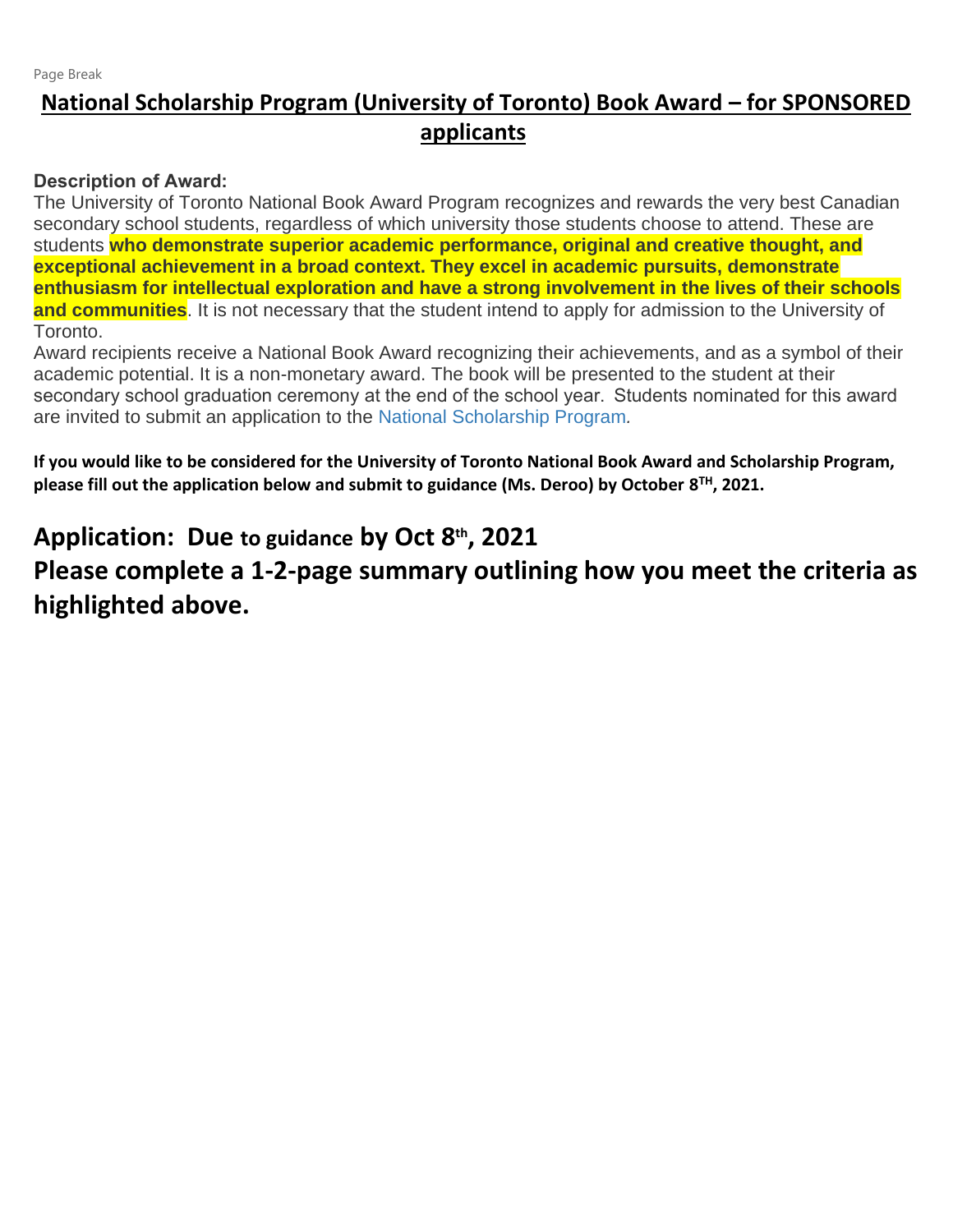## **Western University National Scholarship Program– for SPONSORED applicants**

## **Description of Award:**

National Scholarships are designed to recognize all-round excellence. They are awarded on basis of outstanding academic performance to candidates who demonstrate ability for creative and innovative thought and a passion for the pursuit of learning. National Scholarships also recognize exceptional achievement in extracurricular activities such as the arts and athletics. A special emphasis is placed on a candidate's commitment to community service.

**Holy Trinity can nominate FOUR (4) students as a Western National Scholarship nominee. If you would like to be considered for the award, Guidance is requesting that you submit a ONE PAGE summary to Guidance ON or BEFORE December 10 th , 2021.**

**Application: Due to guidance by December 10 th, 2021 Please complete a 1-page summary outlining how you meet the criteria of a National Scholar.**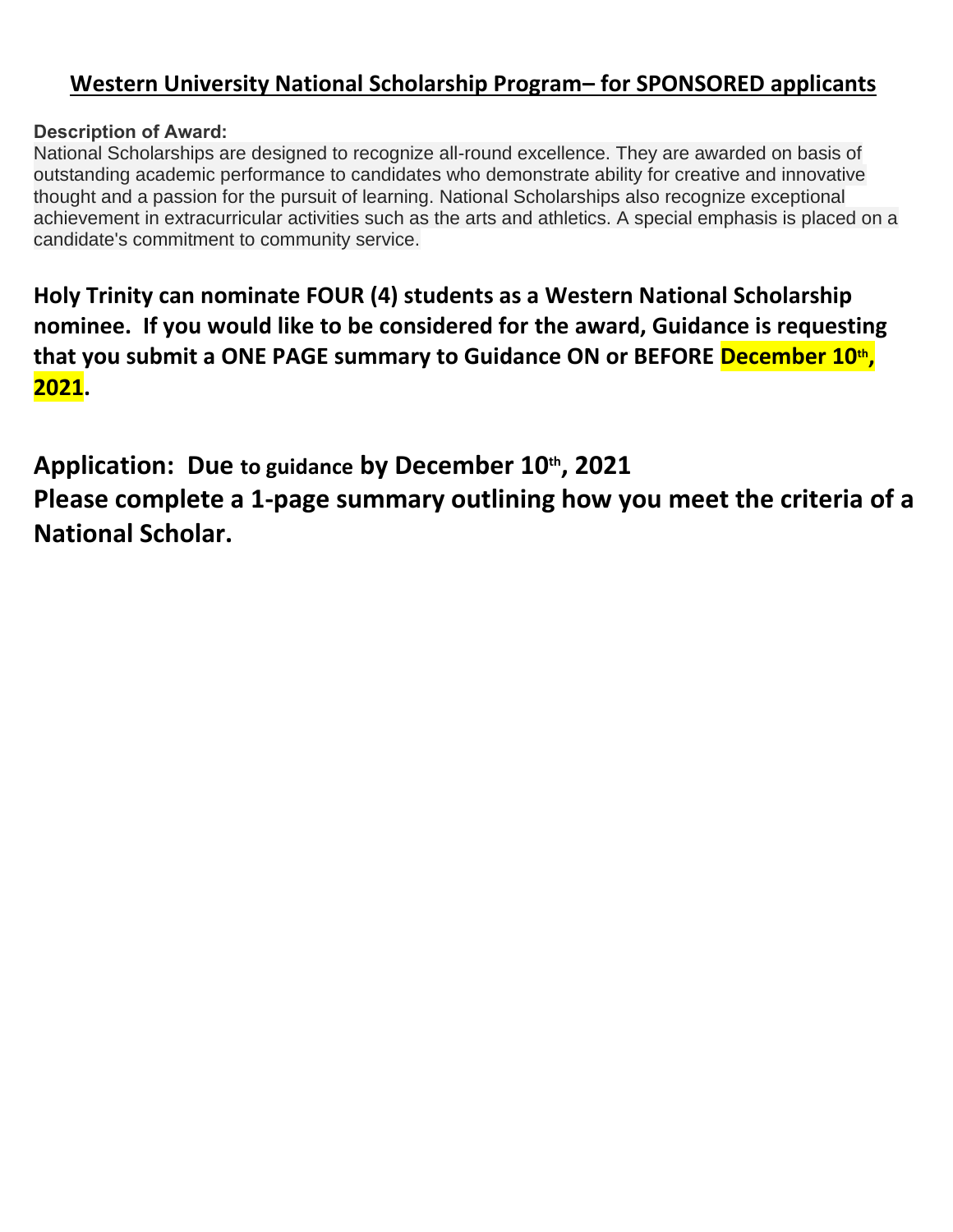## **Schulich Leader Scholarship – for SPONSORED applicants**

### [https://schulichleaders.com](https://schulichleaders.com/)

### **Description of Award:**

Nominees must possess at **least two of three criteria**:

1. Academic Excellence

2. Outstanding community, business or entrepreneurial leadership

3. Financial need

**Nominees must be enrolling in a Science, Technology, Engineering or Math (STEM) degree at one of our partner universities.**

**Holy Trinity can nominateONE student as a SCHULICH LEADER nominee. If you are interested in being considered for this award, Guidance is requesting that you submit a ONE PAGE summary to Guidance BEFORE December 3 rd, 2021**

# **Application: Due to guidance by December 3 rd, 2021**

# **Please complete a 1-2-page summary answering the question "Why would I make a good SCHULICH Leader?"**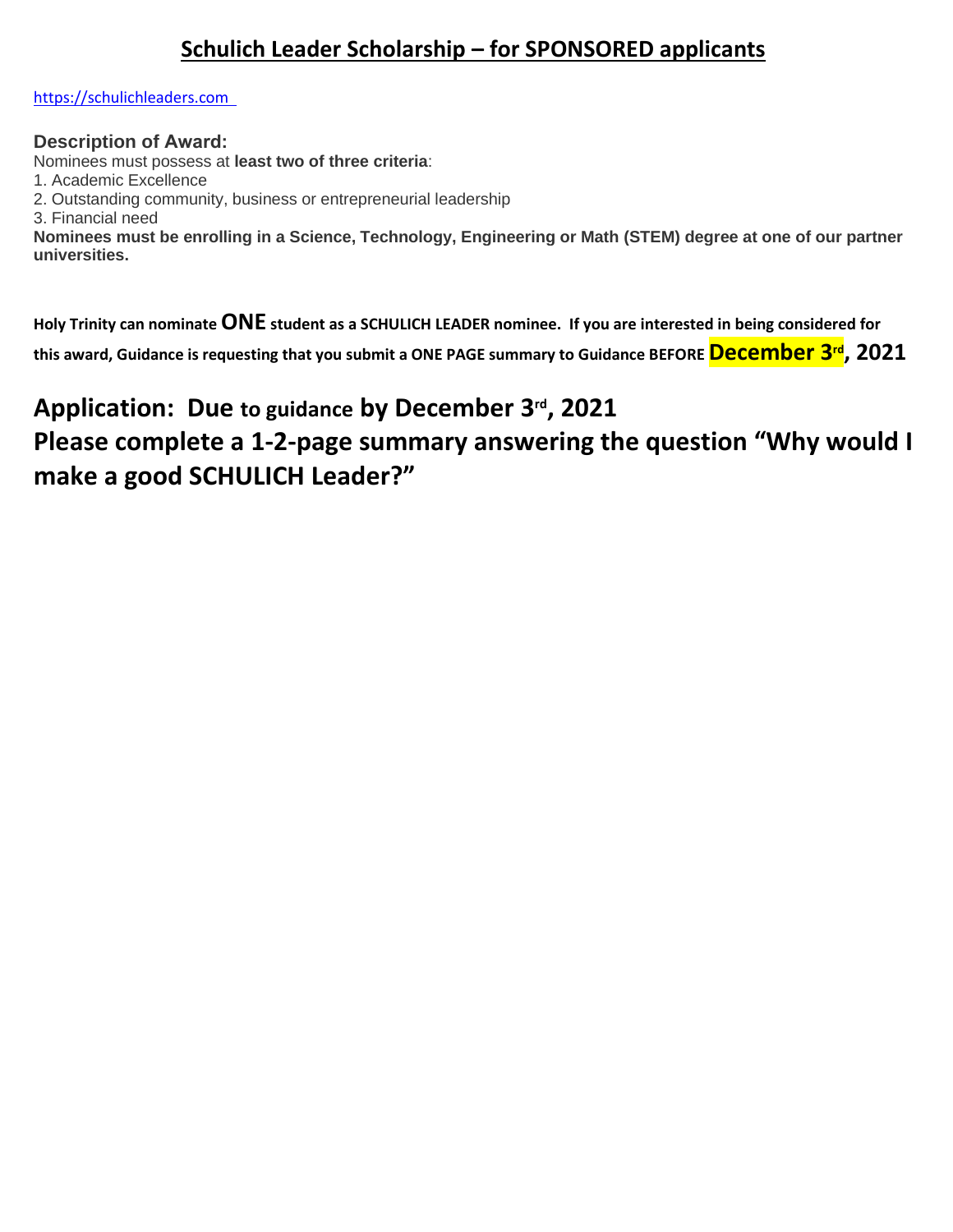# **Kilpatrick Scholarship**

## **Eligibility requirements:**

1. A student enrolled in a Haldimand/Norfolk secondary school who will be furthering their students in a **business related program** at the post-secondary level

2.  Student must have attended the same school for three years

3. The candidate must be pursuing a post-secondary education in a school in the current year of graduation.

### **Criteria:**

1. Candidate must be active in school

2. Candidate must be pursuing a post-secondary education (in a business-related program) in the September of the year they graduate.

- 3. Candidate should demonstrate the financial need for this scholarship
- 4. Candidate must be active in the community
- 5. Candidate must exemplify a solid work ethic in their everyday lives

**Holy Trinity can nominate ONE (1) student as a Kilpatrick nominee. If you would like to be considered for the award, Guidance is requesting that you submit a ONE PAGE summary to Guidance ON or BEFORE April 12 th, 2022**

# **Application: Due to guidance by April 12 th, 2022**

**Please complete a 1-2-page summary outlining how you meet the criteria of the Kilpatrick Scholarship.**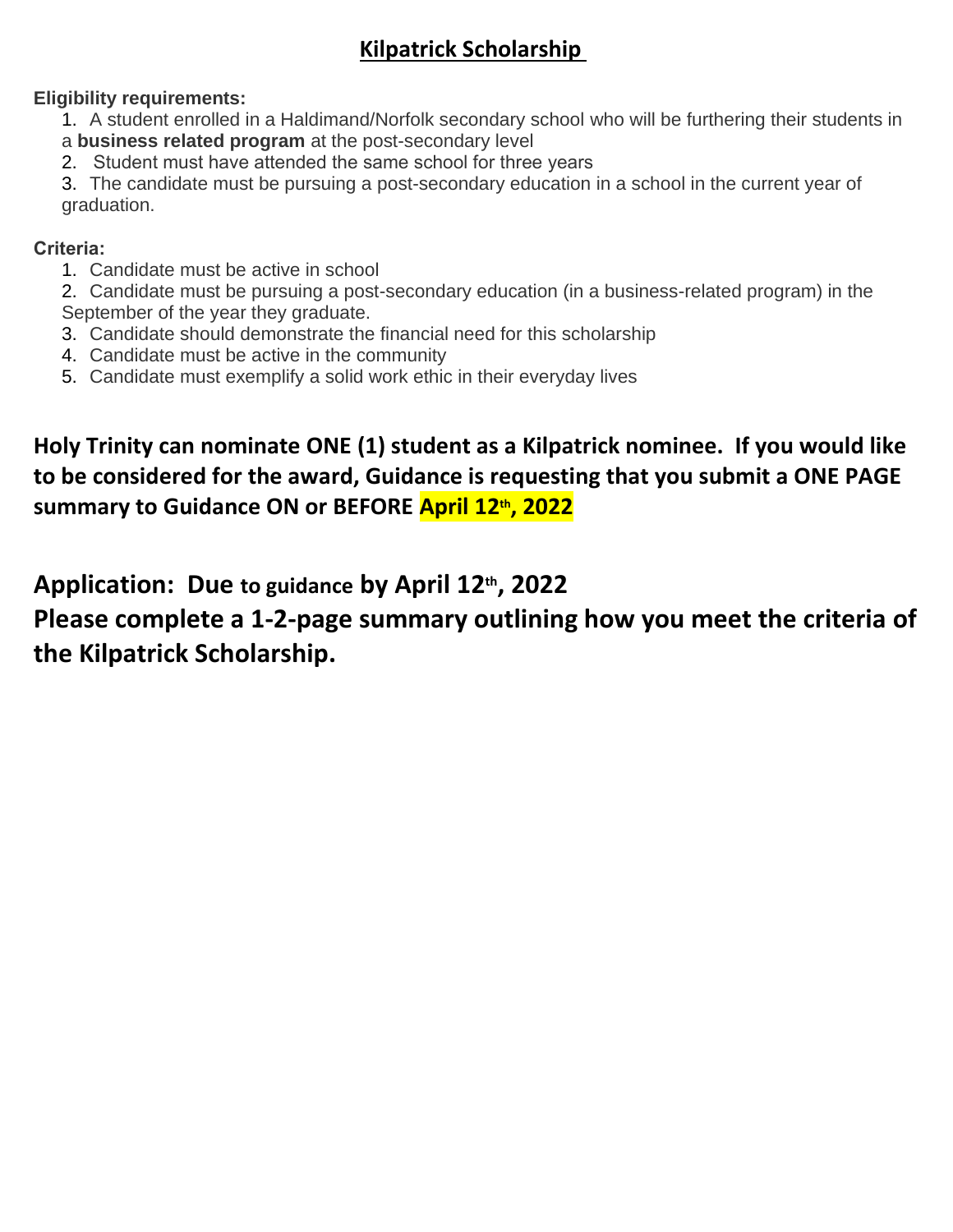## **Wanda & Scott Salverda Memorial Scholarship**

### **Eligibility requirements:**

A student enrolled in a Haldimand/Norfolk secondary school  Student must have attended the same school for three years The candidate must be pursuing a post-secondary education in a school in the current year of graduation.

### **Criteria:**

1. Candidate must be active in school

2. Candidate must be pursuing a post-secondary education in the September of the year they graduate.

- 3. Candidate should demonstrate the financial need for this scholarship
- 4. Candidate must be active in the community
- 5. Candidate must exemplify a solid work ethic in their everyday lives

6. The successful candidate must be willing to volunteer at the annual Wanda & Scott Memorial Golf tournament

# **Holy Trinity can nominate ONE (1) student as a Salverda nominee. If you would like to be considered for the award, Guidance is requesting that you submit a ONE PAGE summary to Guidance ON or BEFORE April 13th, 2022**

## **Application: Due to guidance by April 13th, 2022**

# **Please complete a 1-2-page summary outlining how you meet the criteria as highlighted**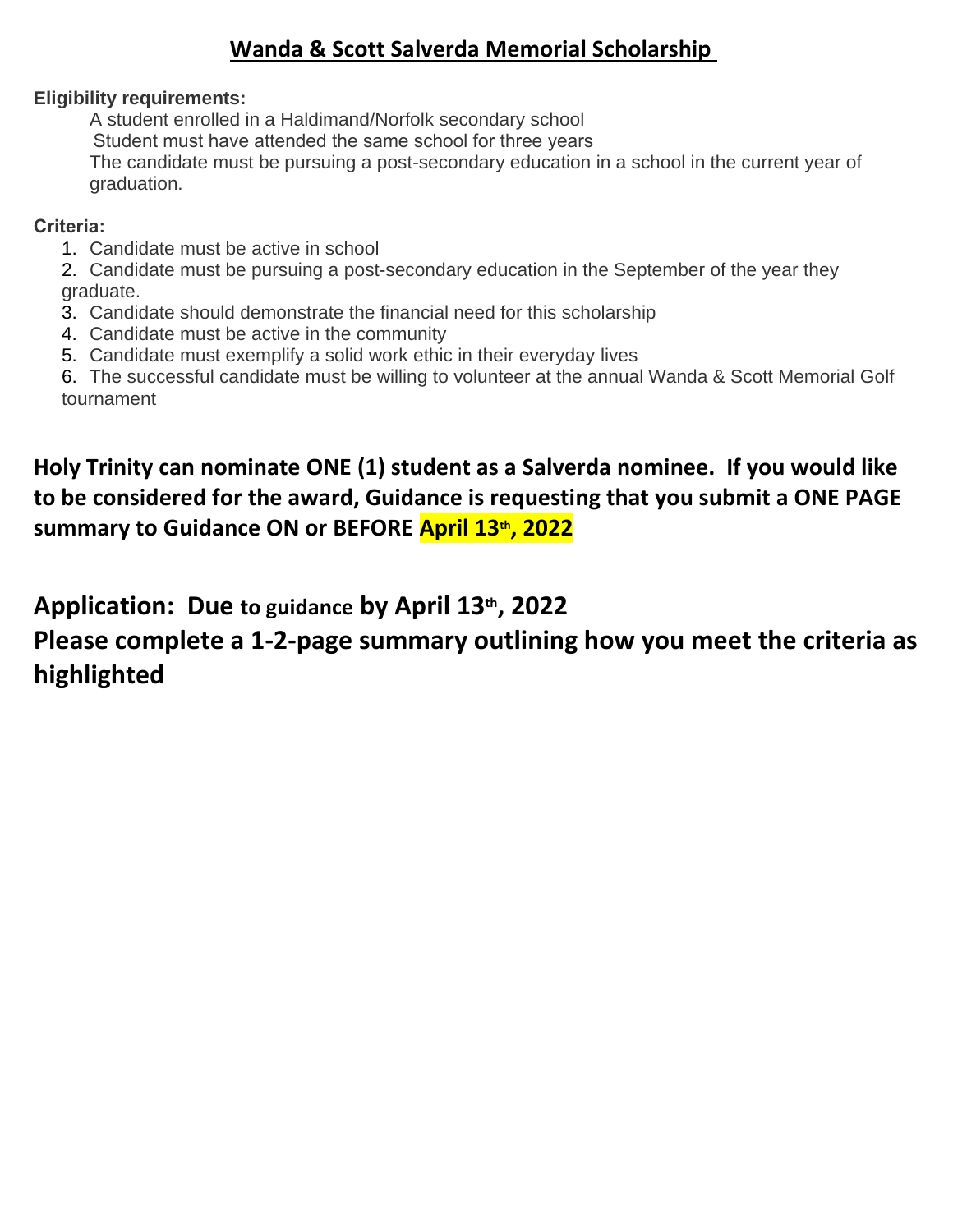## **The Catholic Student (CEFO) Father Fogarty Award**

### **Eligibility requirements:**

1. Selection should recognize good scholarship, involvement in school or community activities, and conduct which typifies the objectives of the Catholic school;

2. Emphasis is to be placed more on activities not usually formally recognized in the school (such as year book, student council, drama, mission drives, leadership in social concerns, etc.)

3. Consideration should be given to involvement in projects that enhance the identity of the Catholic school in the local community, volunteer work in the community, local hospitals, parishes, with youth corps, senior citizens, persons with disabilities; on political or social issues, or with other projects of a similar kind.

**Holy Trinity can nominate ONE (1) student as a CEFO nominee. If you would like to be considered for the award, Guidance is requesting that you submit a ONE PAGE summary to Guidance ON or BEFORE May 1st, 2022**

**Application: Due to guidance by May 1st, 2022**

**Please complete a 1-2-page summary outlining how you meet the criteria as highlighted**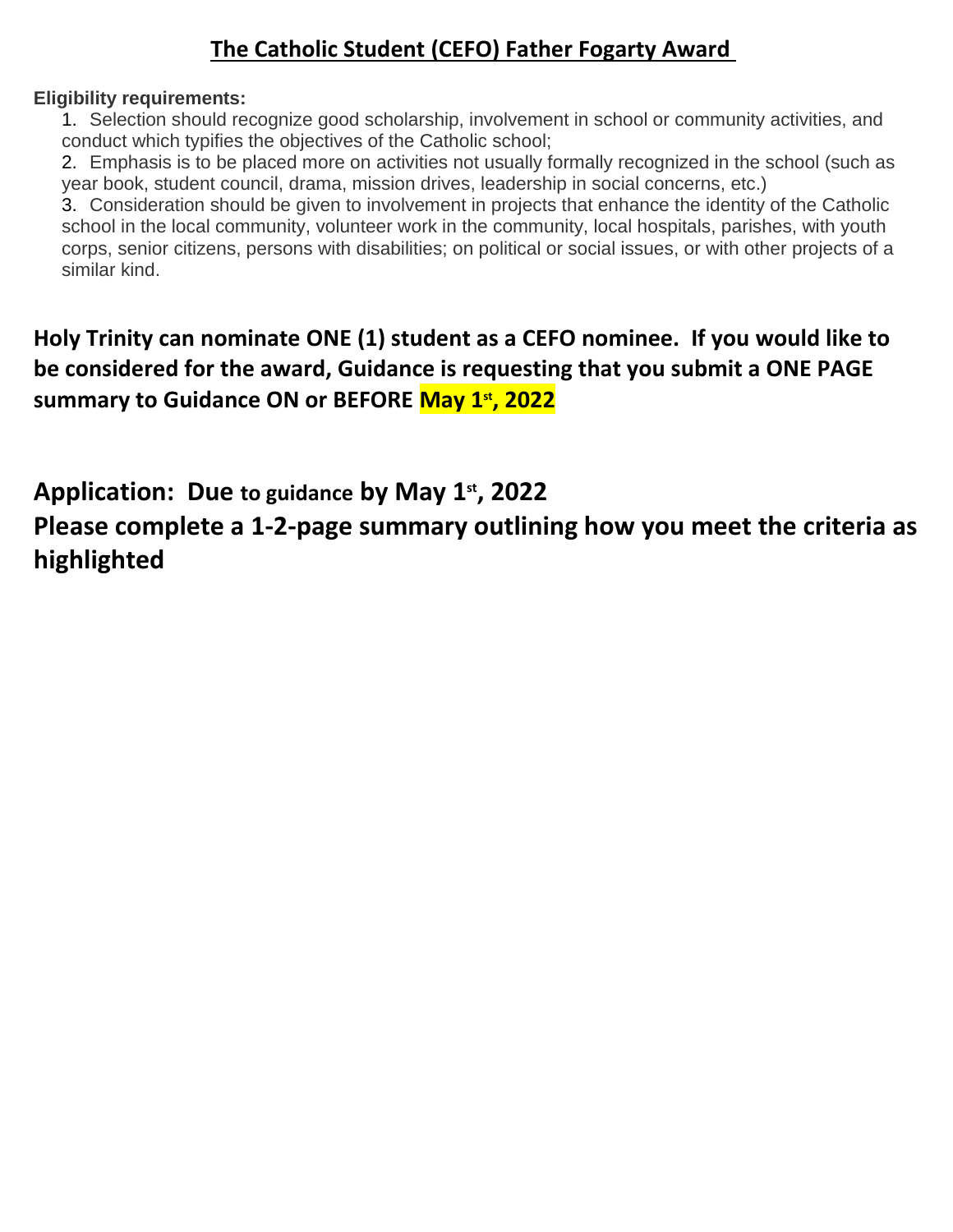# **Chelsea Addison Memorial Bursary (Page 1 of 3)**



**This bursary was created to honour and remember the life of a wonderful young Norfolk County resident named Chelsea Addison, whose life was tragically cut short by mental illness. After battling anxiety and depression throughout her teen and adult years, Chelsea died by suicide at the age of 26.**

This bursary is funded and organized by Norfolk Rotaract, with the help of the CAMHS Wellness & Recovery Centre.

#### **OBJECTIVE**

By offering this bursary, we hope to help end the stigma surrounding mental illness, bring about mental health awareness in our community and hopefully engage young people and others in this very important conversation.

"It is not so much that suicide is hidden, but that we hide it. Denial and avoidance are barriers to suicide prevention." - from the 'Suicide; Facts, Tips and Resources' handbook developed and distributed by the Haldimand-Norfolk Resource Centre.

#### **QUALIFICATIONS**

The Chelsea Addison Memorial Bursary will be awarded to **one** student aged 21 and under (as of December 31, 2019) in either Haldimand or Norfolk County each year. To qualify for this bursary, an applicant must have applied to a post secondary program and either;

• Be entering into a post secondary program with a focus on the field of treating and/or studying mental health.

**-Or-**

• Be someone who has personally dealt with a mental health challenge. A mental health challenge can be defined as anything that has contributed to a decline in mental health for the applicant (trauma, bereavement, addiction or illness affecting the applicant can all be defined as mental health challenges) Because one objective of this scholarship is to remove the stigma that surrounds discussing mental health, applicants must feel comfortable with receiving the award at their graduation ceremony. No personal details of their story will be shared during the presentation without their explicit permission.

Please note selection will **not** be based on grade point average or extra-curricular activities though they may be included in your essay.

The bursary will not be awarded to the selected candidate without proof of acceptance to their program. Proof such as a class schedule will be required.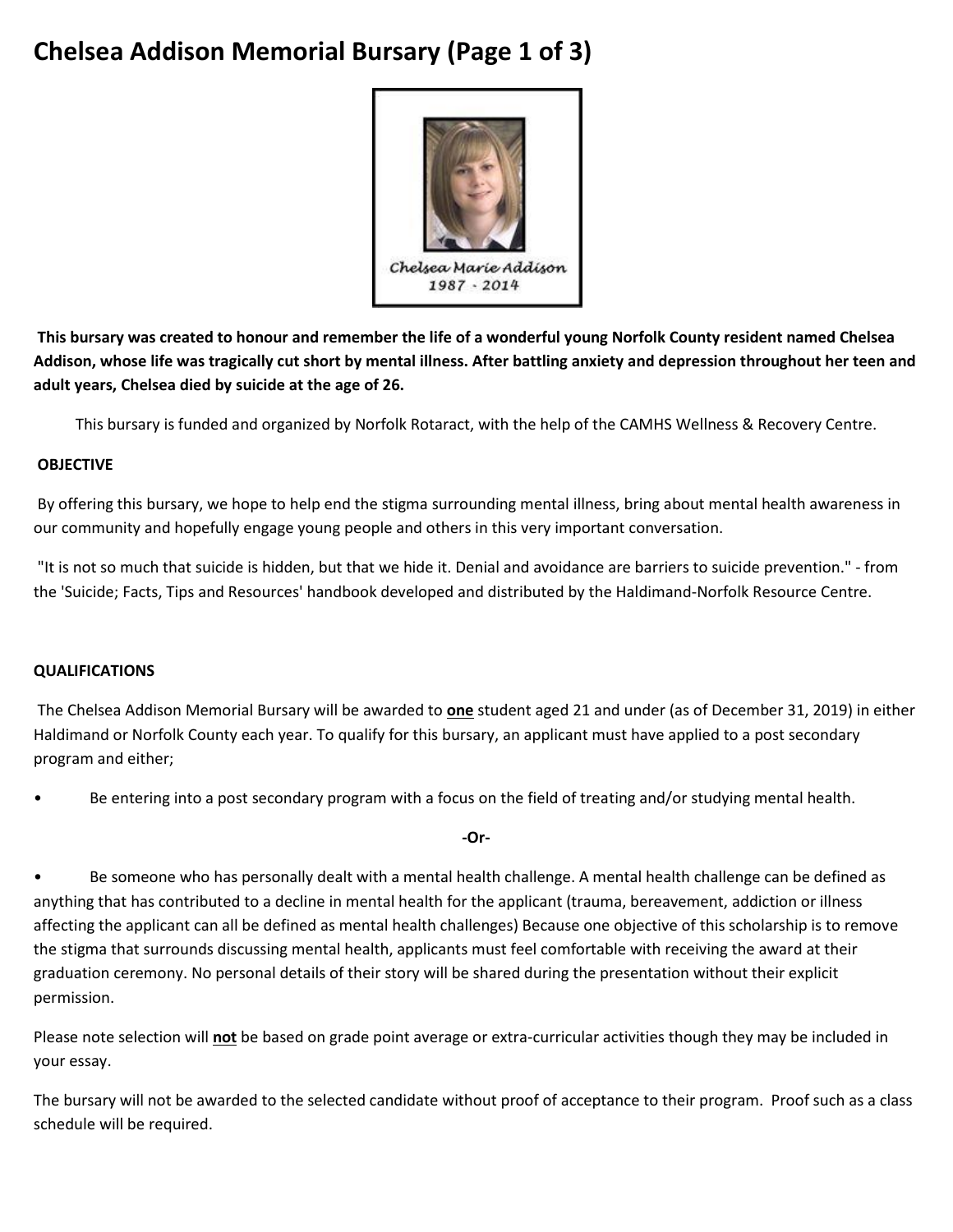# **Chelsea Addison Memorial Bursary (Page 2 of 3)**

#### **HOW TO APPLY**

Students wishing to apply for the Chelsea Addison Memorial Bursary are asked to send a personal essay along with their application form to the Norfolk Rotaract Club – Bursary Selection Committee. Completed application packages should be sent to **rotaractbursary@gmail.com** or dropped off at your school guidance department.

#### **BURSARY AWARD**

One (1) student chosen to receive the Chelsea Addison Memorial Bursary will be awarded with a cheque of between \$500 and \$1000 and have their name engraved on a plaque which will be displayed in their high school during the following school year. Final award amount will be decided once all bursary funds are calculated.

**Please know that if you are thinking about dying by suicide, you are not alone. Talk to a friend, a family member or reach out to the resources we have in our community that are listed below. You matter. Please do not suffer in silence.**

#### **Haldimand-Norfolk Community Resources**

- 911 for any immediate risk
- Norfolk General Hospital 519-426-0130
- West Haldimand Hospital 905-768-3311
- Haldimand War Memorial 905-774-7431
- CAST (Crisis Assessment & Support Team) 1-866-487-2278 for mental health crisis 24/7 phone line
- Walk in counselling REACH 1-800-265-8087
- REACH Child and Youth Services 1-866-327-3224 24/7 phone line
- CAMHS (Community Addiction & Mental Health Services) 1-877-909-4357
- CMHA (Canadian Mental Health Association) 1-888-750-7778
- Family doctor or walk in clinic

For additional resources and information, please contact the CAMHS Wellness & Recovery at 519-428-0580 or like them on Facebook - httpshttps://www.facebook.com/CAMHSWRC/

Any questions about the bursary or the application process can be made by e-mailing **rotaractbursary@gmail.com** or by calling **Jason Schram at 226-931-0970**.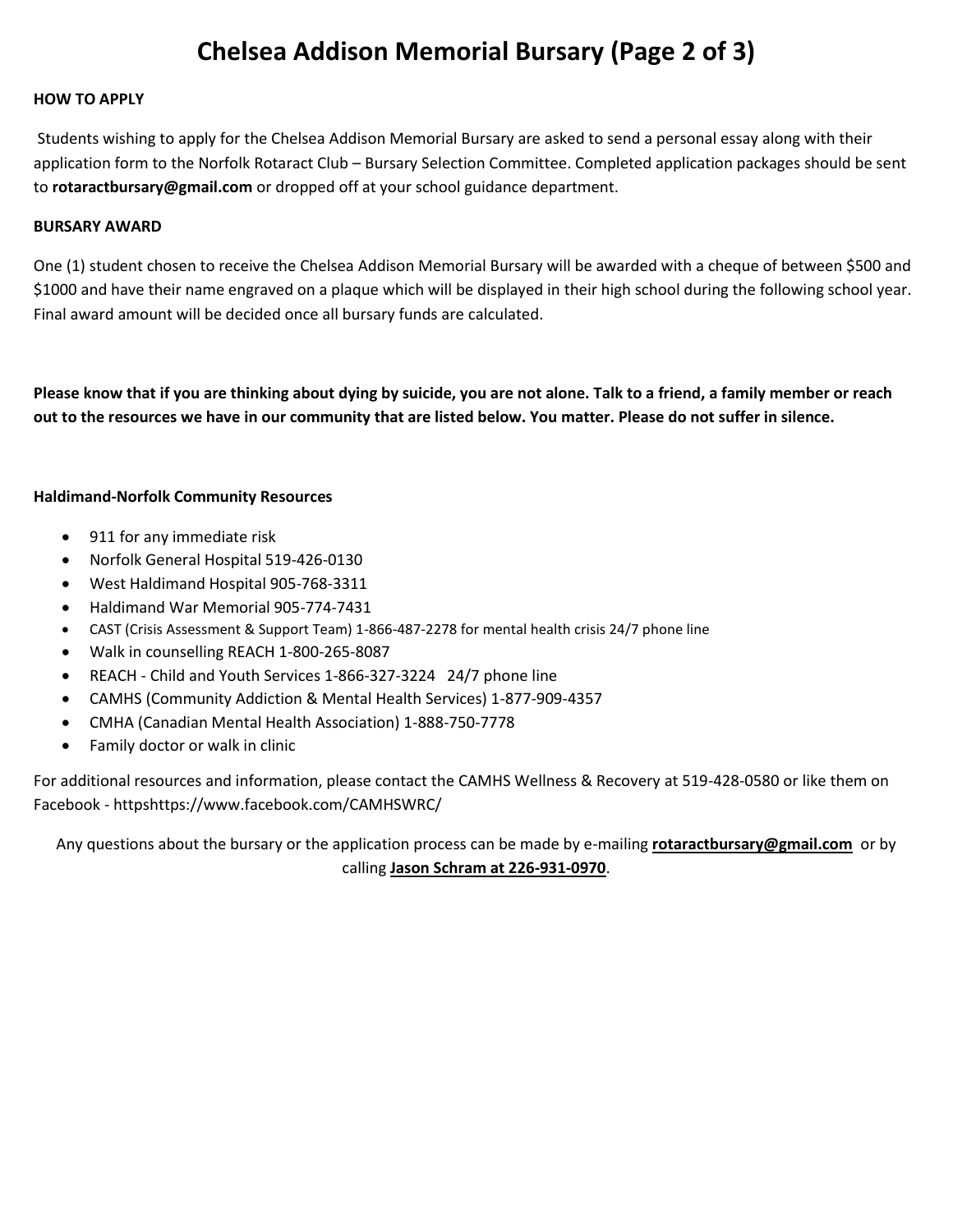## **Chelsea Addison Memorial Bursary Application Form**

| <b>Applicant Information:</b>                                  |                                                                                                                  |
|----------------------------------------------------------------|------------------------------------------------------------------------------------------------------------------|
|                                                                |                                                                                                                  |
|                                                                |                                                                                                                  |
|                                                                |                                                                                                                  |
|                                                                | Which method of contact do you prefer? Phone: $\Box$ E-mail: $\Box$ Other (please specify): ________________     |
| communicate in the way that makes you most comfortable.        | May we contact you using the following methods? Please don't hesitate to say no to any methods. We would like to |
|                                                                |                                                                                                                  |
|                                                                |                                                                                                                  |
| Please list what school(s) and program(s) you have applied to: |                                                                                                                  |
|                                                                |                                                                                                                  |
|                                                                |                                                                                                                  |
|                                                                |                                                                                                                  |
| School:                                                        |                                                                                                                  |

#### **Personal Essay**

Please attach your personal essay to your application. The personal essay should be 500-2000 words based on one or more of the topics below:

• A personal account of how a mental health challenge has impacted your life and how it has affected you. Include details on how you have handled and dealt with this, either personally or with the help of a professional.

• What post secondary institution and program are you entering and what are your goals upon completion of your program?

• What made you decide to apply for this scholarship? In what ways do you feel you would benefit if you are chosen to receive this award?

What actions could we take, either on a personal level or as a society, to remove the stigma surrounding mental illness and discussing mental health?

**DEADLINE to apply: Applications must be received on or before May 25th each year.**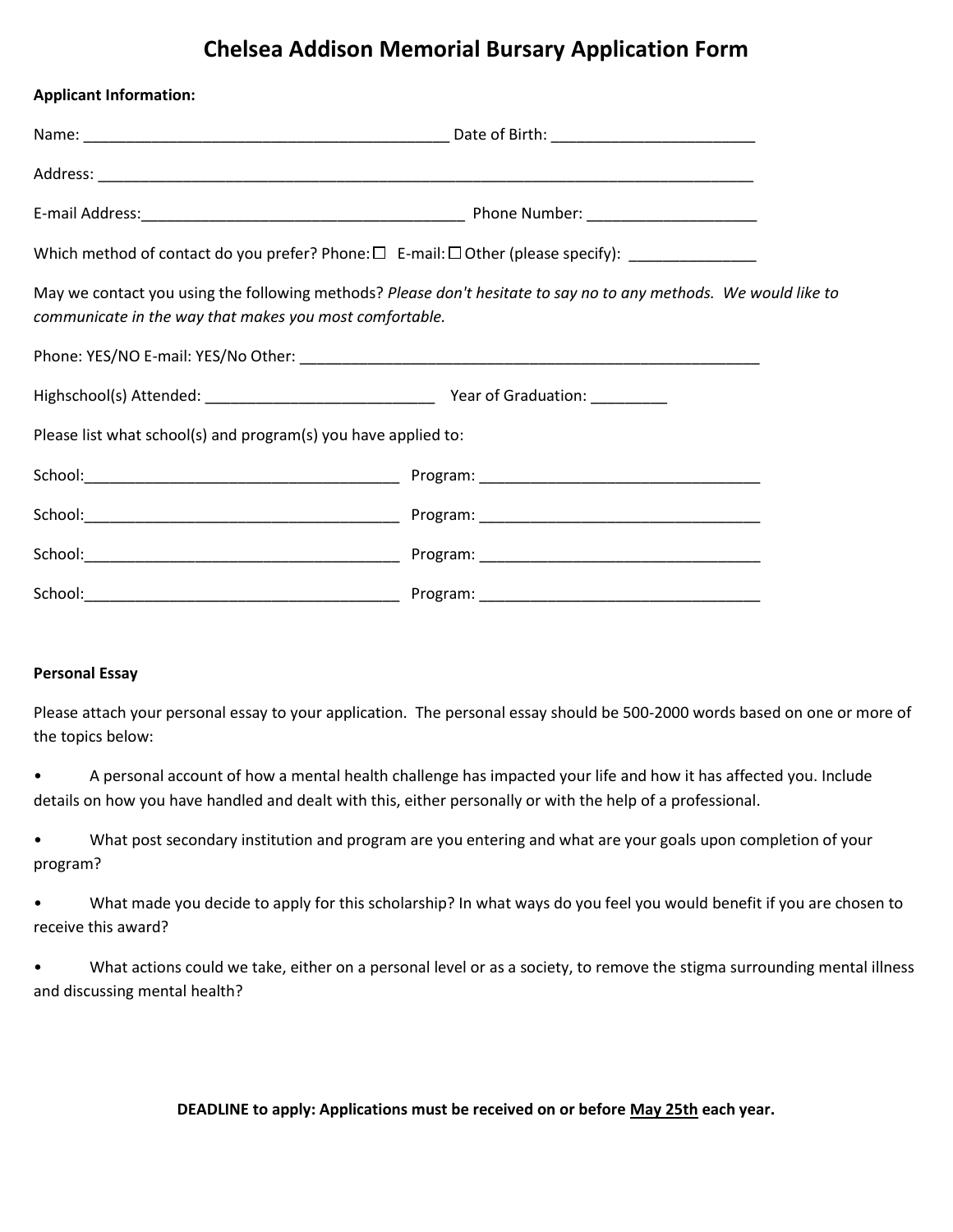

### \*\*\*\*\*\*\*\*\*\*

Application for the Gerrit Gubbels Memorial Scholarship

\*\*\*\*\*\*\*\*\*\*

### About the Scholarship:

The Gerrit Gubbels Memorial Scholarship is a memorial in honour of Gerrit's 17 years; and his passion towards the arts, in particular Theatre Arts. He valued compassion and kindness towards others. He was active and trained within the school drama program, Simcoe Little Theatre, Port Dover Lighthouse Theatre, Waterford Old Town Hall and attended the Stratford Theatre School. His dream was to one day live in New York City and perform on Broadway.

## Eligibility Requirements:

To be eligible for the scholarship, the applicant must be a Holy Trinity student who is pursuing a full-time post-secondary school education in either a University or a College program. Demonstration of involvement within theatre arts is preferential but not mandatory. Examples within the theatre arts could include: lighting, stage set-up, program development and/or design of program cover, ushering, selling tickets, dancing, singing, playing a musical instrument, script writing, acting or production. The scholarship will be awarded based on the strength of the candidates' artistic background and sensitivity towards others; in the spirit of Gerrit.

## Payment of the Scholarship:

If chosen as the recipient of the scholarship, proof of acceptance and enrolment must be provided to Student Services, Holy Trinity Catholic High School for release of these funds in the month of October in the first year of study. The scholarship will be paid against tuition fees at a university or college of the student's choice.

## Requirements:

Fully complete the following questions, if additional room is required use #7 or attach a separate paper:

- 1. Student Name:
- 2. Briefly describe your plans after high school:

\_\_\_\_\_\_\_\_\_\_\_\_\_\_\_\_\_\_\_\_\_\_\_\_\_\_\_\_\_\_\_\_\_\_\_\_\_\_\_\_\_\_\_\_\_\_\_\_\_\_\_\_\_\_\_\_\_\_\_\_\_\_\_\_\_\_\_\_\_\_\_\_\_\_\_\_